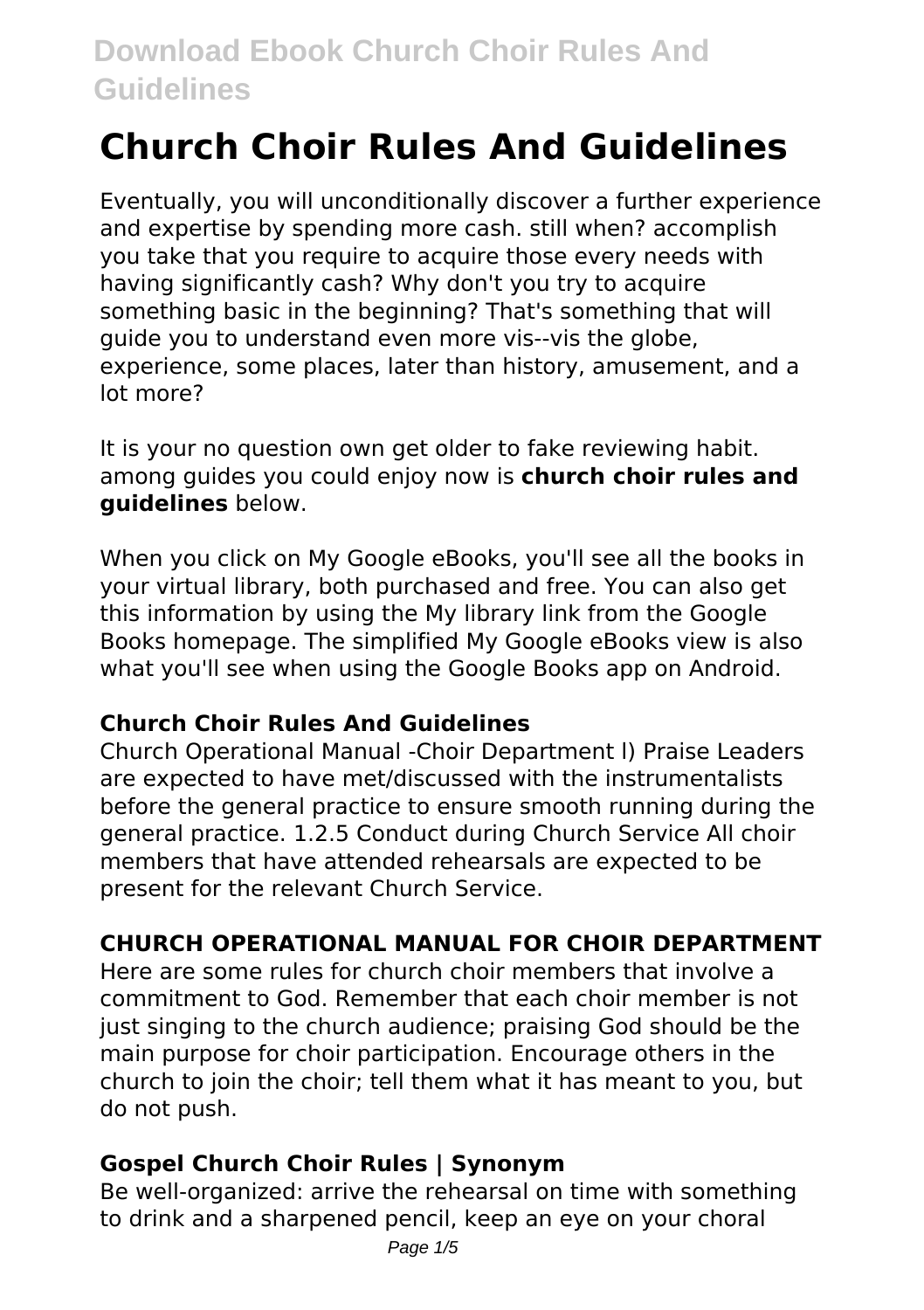appointments (in your calendar and as printed version in your music case). Arrange all your appointments with your social environment (family, work). Offer support and and take on responsibility.

#### **The 10 golden rules for choral singers: INTERKULTUR**

It would seem that these 'rules' and 'hints' have been lovingly authored by a certain Mr W. Paget Gale (the one-time organist and choirmaster) and Mr W. S. Mitchell (the one-time secretary and treasurer of the choir), and that under the holy guidance of the Rev A. C. W. Standage, M. A.

#### **Rules of the Church Choir - Jason Goroncy**

church-choir-rules-and-guidelines 1/10 Downloaded from datacenterdynamics.com.br on October 26, 2020 by guest Read Online Church Choir Rules And Guidelines Yeah, reviewing a book church choir rules and guidelines could go to your near associates listings. This is just one of the solutions for you to be successful.

#### **Church Choir Rules And Guidelines | datacenterdynamics.com**

And Guidelines Yeah, reviewing a book church choir rules and guidelines could go to your near associates listings This is … Oct 31 2020 hurch-hoir-ules-nd-uidelines-ormat 2/3 PDF Drive - Search and download PDF files for free.

#### **Church Choir Rules And Guidelines Format**

5. Being knowledgeable of the liturgy and various liturgical seasons of the church Choir Membership Requirements To become a member of a choir, one must: 1. Possess a love for music and a desire to sing; 2. Be willing to abide by the rules and regulations of St. Louis Catholic Church; 3. Have a positive attitude and a sense of great expectation;

#### **Mission Statement Vision Statement**

a. For Mass, all choir members should report no later than fifteen (15) minutes before the beginning of Mass. When the word of God is being proclaimed, or the choir is singing, anyone who is tardy should wait and take his/her seat at the end of the reading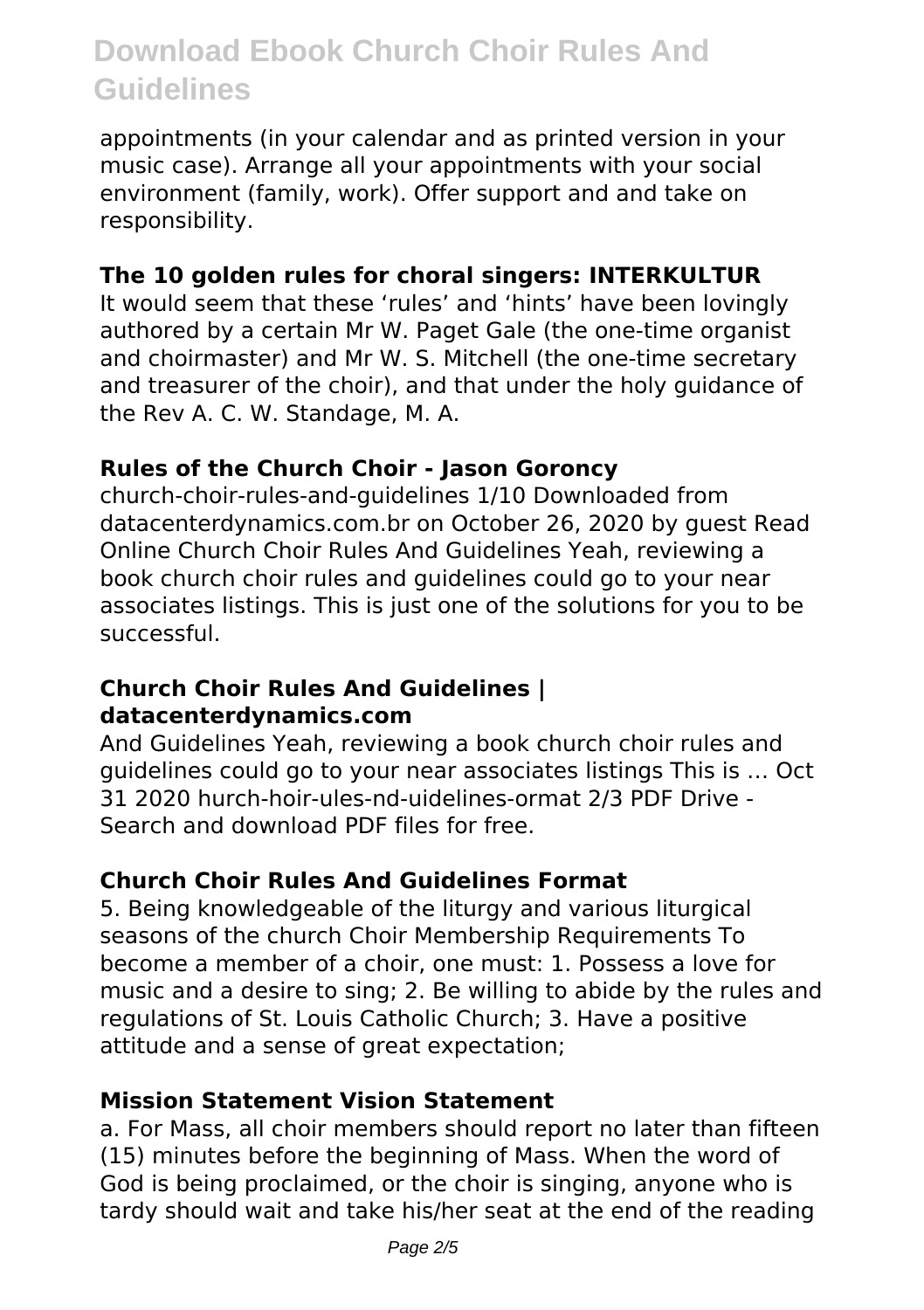or song. b. For rehearsals, all should be present at the appointed time. 3.

#### **Choir Guidelines for Holy Ghost Catholic Church**

2 letters of the alphabet every choir, ... 3 Responses to 9 powerful guidelines for your church's music ministry. Sokiri Isaac Taban says: December 28, 2018 at 1:47 pm ... I born again and I do fellowship with Amazing Grace Baptist Church . Kindly will you be able to sent some rules and regulations In how musical instruments are to be handle ...

#### **9 powerful guidelines for your church's music ministry**

All choir members should wear masks on arrival and departure from church (though Government guidance does not require children under the age of 11 to wear a mask). As members contributing to the leading of worship, they may remove masks to sing. Masks may be removed in rehearsal, as long as social distancing is complied with. 12.

### **COVID-19: Guidance for Safely Resuming Group Musicmaking ...**

The CDC has revised its guidance to church leaders, deleting a warning about the risk of spreading the coronavirus through choirs and singing. In this photo from last summer, a choir sings at ...

### **CDC Quickly Changed Its Guidance On Limiting Choirs At ...**

Choir Regulations Choir rehearsals take place every Tuesday and Thursday from 8:30-10 pm in the Blackbox Theater. All members are expected to attend and be prompt for all rehearsals. If we start on time, we will end on time. Attendance will be recorded at each rehearsal.

#### **Magnificat Gospel Choir: Choir Rules and Regulations**

The UK government relaxed the Covid guidelines for singing in church this weekend. While the congregation is still not able to sing, from 15 August, small choirs will be able to sing during services indoors and outdoors. The new guidelines say: "There should be no group singing by worshippers. Places of worship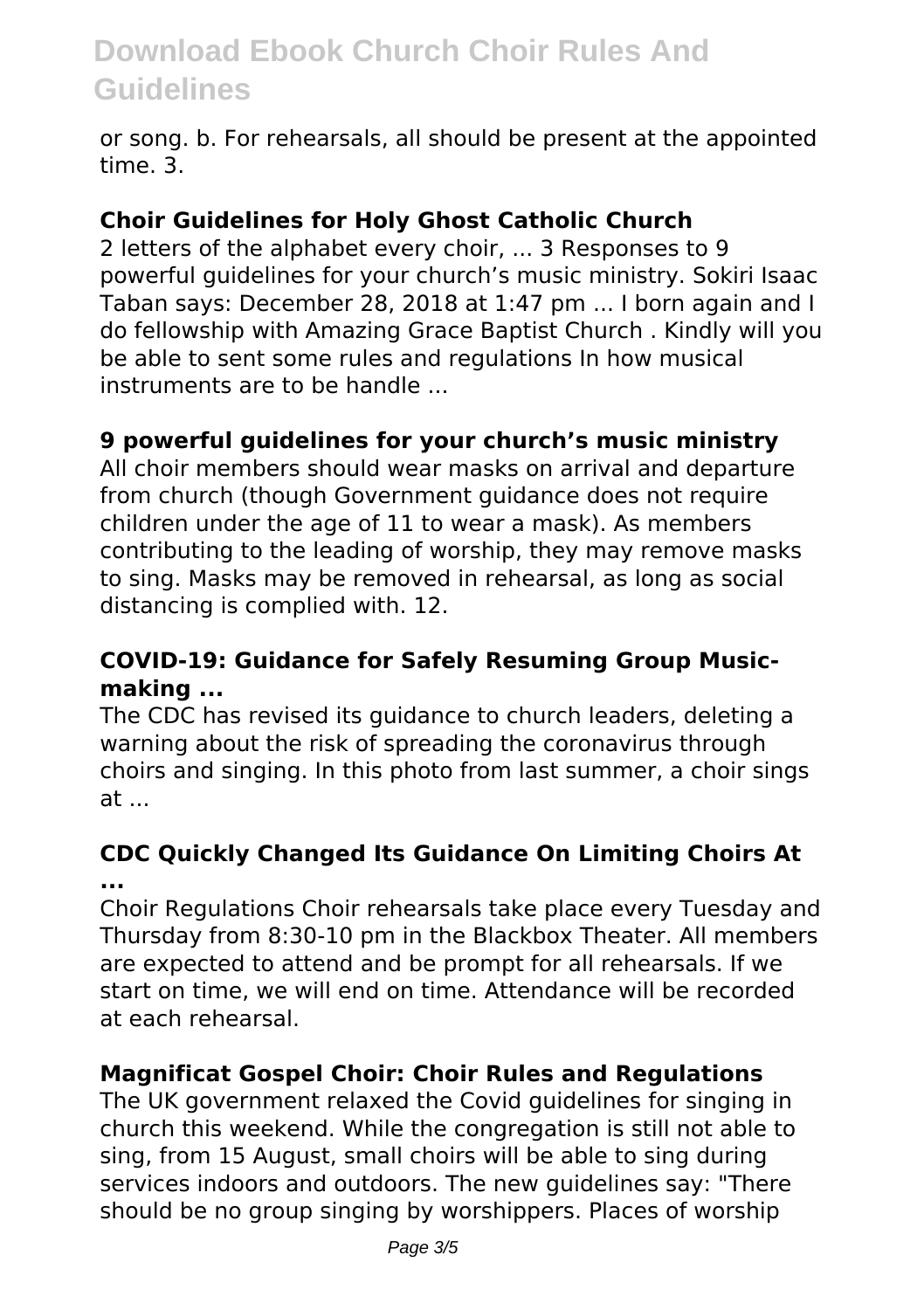should take account of the Performing Arts guidance.

### **Government relaxes Covid rules on singing in church | ICN**

Any individual who wishes to be a member of the adult choir must meet the following general requirements: He/she must accept Jesus Christ as their personal Lord and Savior. He/she must be baptized. He/she must be a member of First Shiloh Baptist Church. He/she must be 18 years of age or older.

### **Adult Choir — First Shiloh Baptist Church**

The Government has introduced new regulations making it illegal for groups of more than six people to meet, unless covered by exemptions.. The intention is to limit the spread of the virus by minimising close physical contact as much as possible. When deciding whether to proceed with an activity, depending on local circumstances, please bear this principle in mind.

### **Coronavirus (COVID-19) guidance for churches | The Church ...**

GUIDELINES for CHOIR LEADERS 1. The choir leaders must have enough courage and godfear to go to the individual choir member and correct him or her privately when necessary. He also must be aware of his responsibility to correct the whole choir whenever necessary.

#### **Guidelines For Choir Leaders & Choir Members 1987 and 1993 ...**

EXPECTATIONS OF ALL CHOIR MEMBERS In order to maintain the standards and professionalism of the choir, there is an expectation that all members will attend regularly and abide by some simple choir protocols. Adherence to these by all choir members and visiting singers ensures that all rehearsals can be a positive experience for singers, accompanist…

### **Expectations of Choir Members | Sheffield Bach Society**

The minimum requirements for a successful choir director are the ability to read music, knowledge of music theory, ability to play piano or organ, and an interest in liturgical music. 3 Locate an accompanist for your choir Locate an accompanist for your choir. At best, this will be a trained organist.